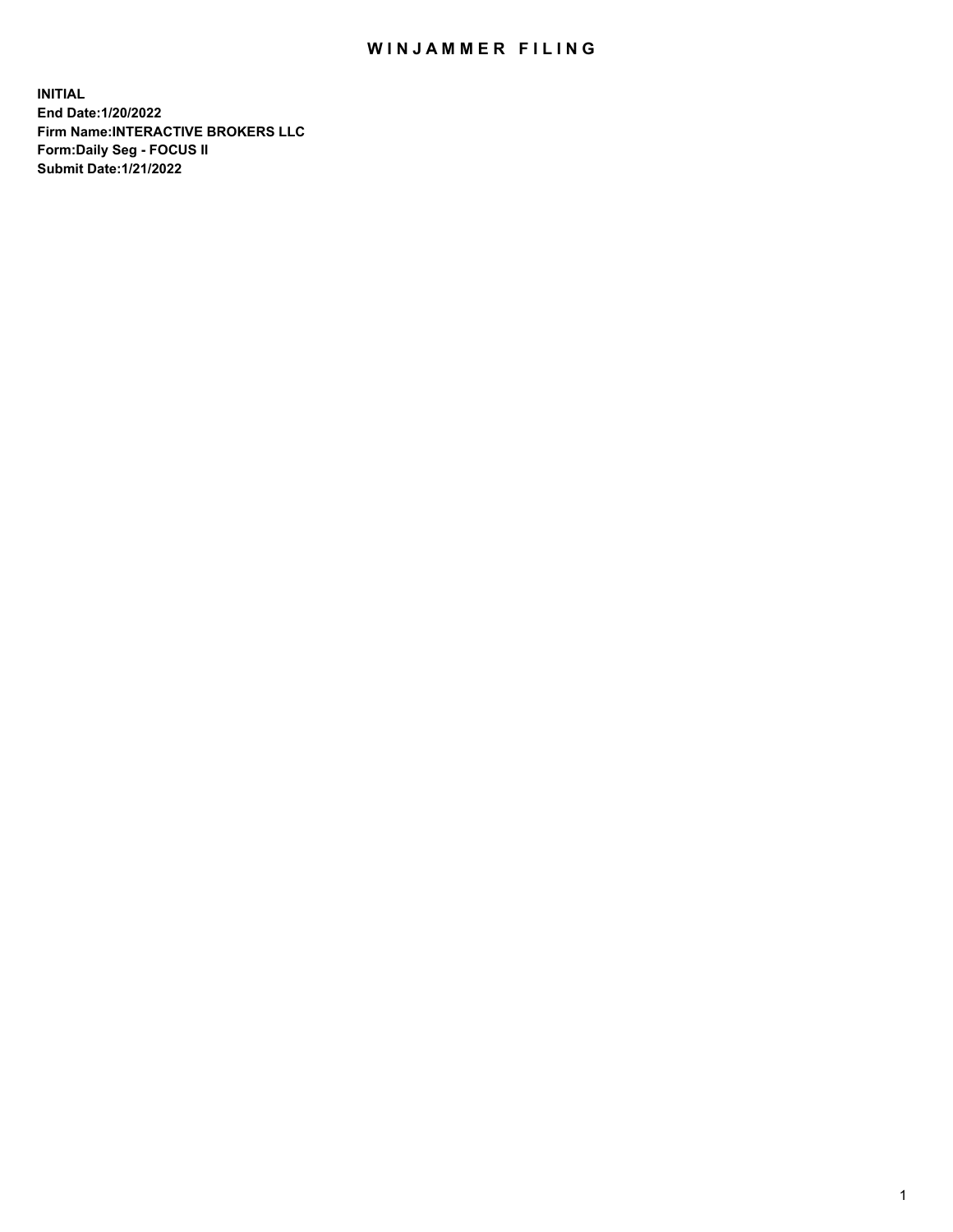**INITIAL End Date:1/20/2022 Firm Name:INTERACTIVE BROKERS LLC Form:Daily Seg - FOCUS II Submit Date:1/21/2022 Daily Segregation - Cover Page**

| Name of Company                                                                                                                                                                                                                                                                                                                | <b>INTERACTIVE BROKERS LLC</b>                                                   |
|--------------------------------------------------------------------------------------------------------------------------------------------------------------------------------------------------------------------------------------------------------------------------------------------------------------------------------|----------------------------------------------------------------------------------|
| <b>Contact Name</b>                                                                                                                                                                                                                                                                                                            | James Menicucci                                                                  |
| <b>Contact Phone Number</b>                                                                                                                                                                                                                                                                                                    | 203-618-8085                                                                     |
| <b>Contact Email Address</b>                                                                                                                                                                                                                                                                                                   | jmenicucci@interactivebrokers.c<br>om                                            |
| FCM's Customer Segregated Funds Residual Interest Target (choose one):<br>a. Minimum dollar amount: ; or<br>b. Minimum percentage of customer segregated funds required:% ; or<br>c. Dollar amount range between: and; or<br>d. Percentage range of customer segregated funds required between: % and %.                       | <u>0</u><br>$\overline{\mathbf{0}}$<br>155,000,000 245,000,000<br>0 <sub>0</sub> |
| FCM's Customer Secured Amount Funds Residual Interest Target (choose one):<br>a. Minimum dollar amount: ; or<br>b. Minimum percentage of customer secured funds required:% ; or<br>c. Dollar amount range between: and; or<br>d. Percentage range of customer secured funds required between:% and%.                           | <u>0</u><br>$\overline{\mathbf{0}}$<br>80,000,000 120,000,000<br>00              |
| FCM's Cleared Swaps Customer Collateral Residual Interest Target (choose one):<br>a. Minimum dollar amount: ; or<br>b. Minimum percentage of cleared swaps customer collateral required:% ; or<br>c. Dollar amount range between: and; or<br>d. Percentage range of cleared swaps customer collateral required between:% and%. | <u>0</u><br>$\underline{\mathbf{0}}$<br>0 <sub>0</sub><br>0 <sub>0</sub>         |

Attach supporting documents CH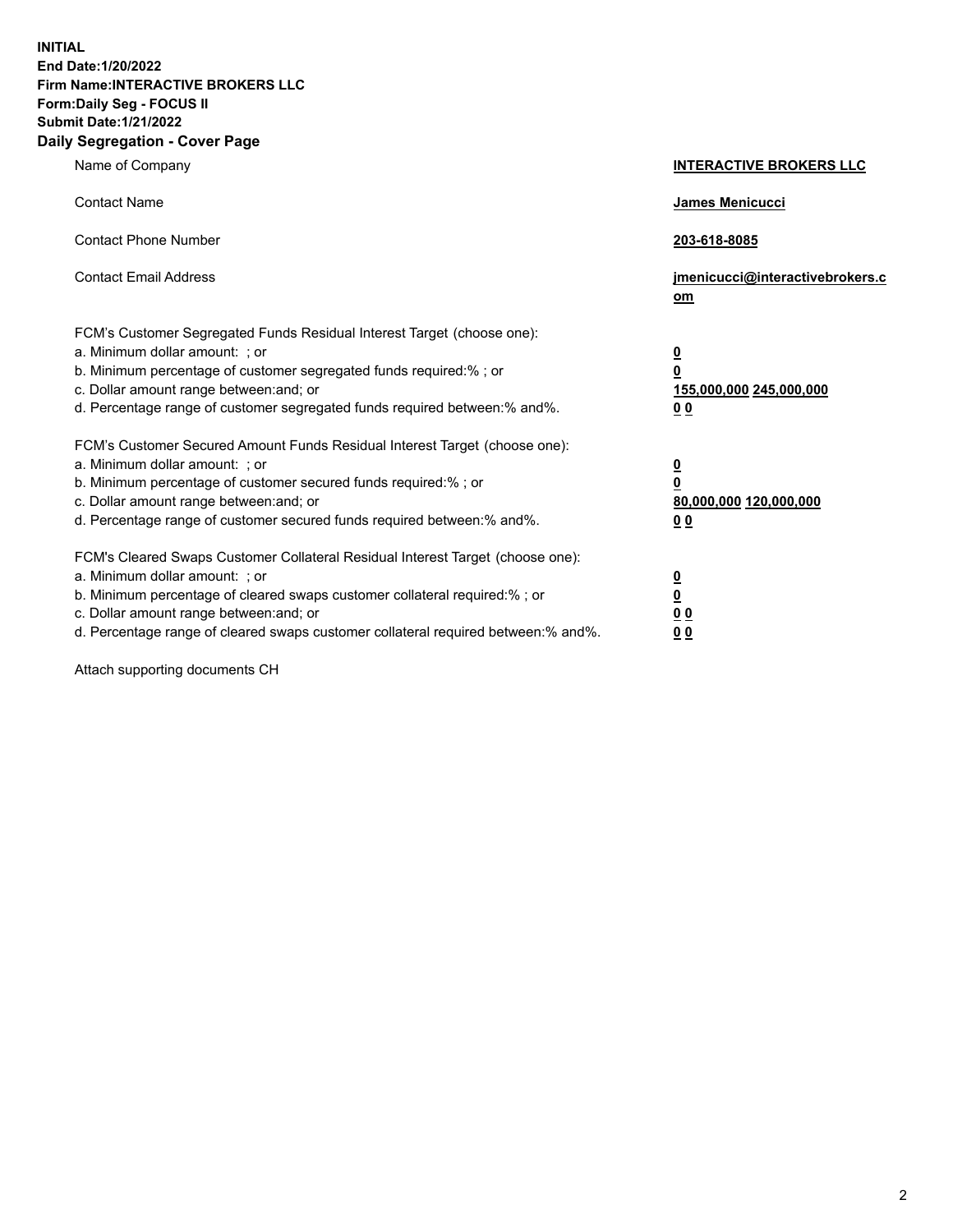**INITIAL End Date:1/20/2022 Firm Name:INTERACTIVE BROKERS LLC Form:Daily Seg - FOCUS II Submit Date:1/21/2022 Daily Segregation - Secured Amounts**

|                | Dany Ocgregation - Oceanea Anioante                                                               |                                   |
|----------------|---------------------------------------------------------------------------------------------------|-----------------------------------|
|                | Foreign Futures and Foreign Options Secured Amounts                                               |                                   |
|                | Amount required to be set aside pursuant to law, rule or regulation of a foreign                  | $0$ [7305]                        |
|                | government or a rule of a self-regulatory organization authorized thereunder                      |                                   |
| $\mathbf{1}$ . | Net ledger balance - Foreign Futures and Foreign Option Trading - All Customers                   |                                   |
|                | A. Cash                                                                                           | <u>-679,747,215</u> [7315]        |
|                | B. Securities (at market)                                                                         | 0 [7317]                          |
| 2.             | Net unrealized profit (loss) in open futures contracts traded on a foreign board of trade         | 1,177,696,483 [7325]              |
| 3.             | Exchange traded options                                                                           |                                   |
|                | a. Market value of open option contracts purchased on a foreign board of trade                    | 126,720 [7335]                    |
|                | b. Market value of open contracts granted (sold) on a foreign board of trade                      | $-12,985$ [7337]                  |
| 4.             | Net equity (deficit) (add lines 1. 2. and 3.)                                                     | 498,063,003 [7345]                |
| 5.             | Account liquidating to a deficit and account with a debit balances - gross amount                 | 4,176 [7351]                      |
|                | Less: amount offset by customer owned securities                                                  | 0 [7352] 4,176 [7354]             |
| 6.             | Amount required to be set aside as the secured amount - Net Liquidating Equity                    | 498,067,179 [7355]                |
|                | Method (add lines 4 and 5)                                                                        |                                   |
| 7.             | Greater of amount required to be set aside pursuant to foreign jurisdiction (above) or line<br>6. | 498,067,179 [7360]                |
|                | FUNDS DEPOSITED IN SEPARATE REGULATION 30.7 ACCOUNTS                                              |                                   |
| $\mathbf{1}$ . | Cash in banks                                                                                     |                                   |
|                | A. Banks located in the United States                                                             | 106,209,320 [7500]                |
|                | B. Other banks qualified under Regulation 30.7                                                    | 0 [7520] 106,209,320 [7530]       |
| 2.             | <b>Securities</b>                                                                                 |                                   |
|                | A. In safekeeping with banks located in the United States                                         | 299,316,000 [7540]                |
|                | B. In safekeeping with other banks qualified under Regulation 30.7                                | 0 [7560] 299,316,000 [7570]       |
| 3.             | Equities with registered futures commission merchants                                             |                                   |
|                | A. Cash                                                                                           | $Q$ [7580]                        |
|                | <b>B.</b> Securities                                                                              | $0$ [7590]                        |
|                | C. Unrealized gain (loss) on open futures contracts                                               | $0$ [7600]                        |
|                | D. Value of long option contracts                                                                 | $0$ [7610]                        |
|                | E. Value of short option contracts                                                                | 0 [7615] 0 [7620]                 |
| 4.             | Amounts held by clearing organizations of foreign boards of trade                                 |                                   |
|                | A. Cash                                                                                           | $Q$ [7640]                        |
|                | <b>B.</b> Securities                                                                              | $0$ [7650]                        |
|                | C. Amount due to (from) clearing organization - daily variation                                   | $0$ [7660]                        |
|                | D. Value of long option contracts                                                                 | $0$ [7670]                        |
|                | E. Value of short option contracts                                                                | 0 [7675] 0 [7680]                 |
| 5.             | Amounts held by members of foreign boards of trade                                                |                                   |
|                | A. Cash                                                                                           | -951,726,313 [7700]               |
|                | <b>B.</b> Securities                                                                              | $0$ [7710]                        |
|                | C. Unrealized gain (loss) on open futures contracts                                               | 1,172,069,590 [7720]              |
|                | D. Value of long option contracts                                                                 | 126,720 [7730]                    |
|                | E. Value of short option contracts                                                                | -12,985 [7735] 220,457,012 [7740] |
| 6.             | Amounts with other depositories designated by a foreign board of trade                            | $0$ [7760]                        |
| 7.             | Segregated funds on hand                                                                          | $0$ [7765]                        |
| 8.             | Total funds in separate section 30.7 accounts                                                     | 625,982,332 [7770]                |
| 9.             | Excess (deficiency) Set Aside for Secured Amount (subtract line 7 Secured Statement               | 127,915,153 [7380]                |
|                | Page 1 from Line 8)                                                                               |                                   |
| 10.            | Management Target Amount for Excess funds in separate section 30.7 accounts                       | 80,000,000 [7780]                 |
| 11.            | Excess (deficiency) funds in separate 30.7 accounts over (under) Management Target                | 47,915,153 [7785]                 |
|                |                                                                                                   |                                   |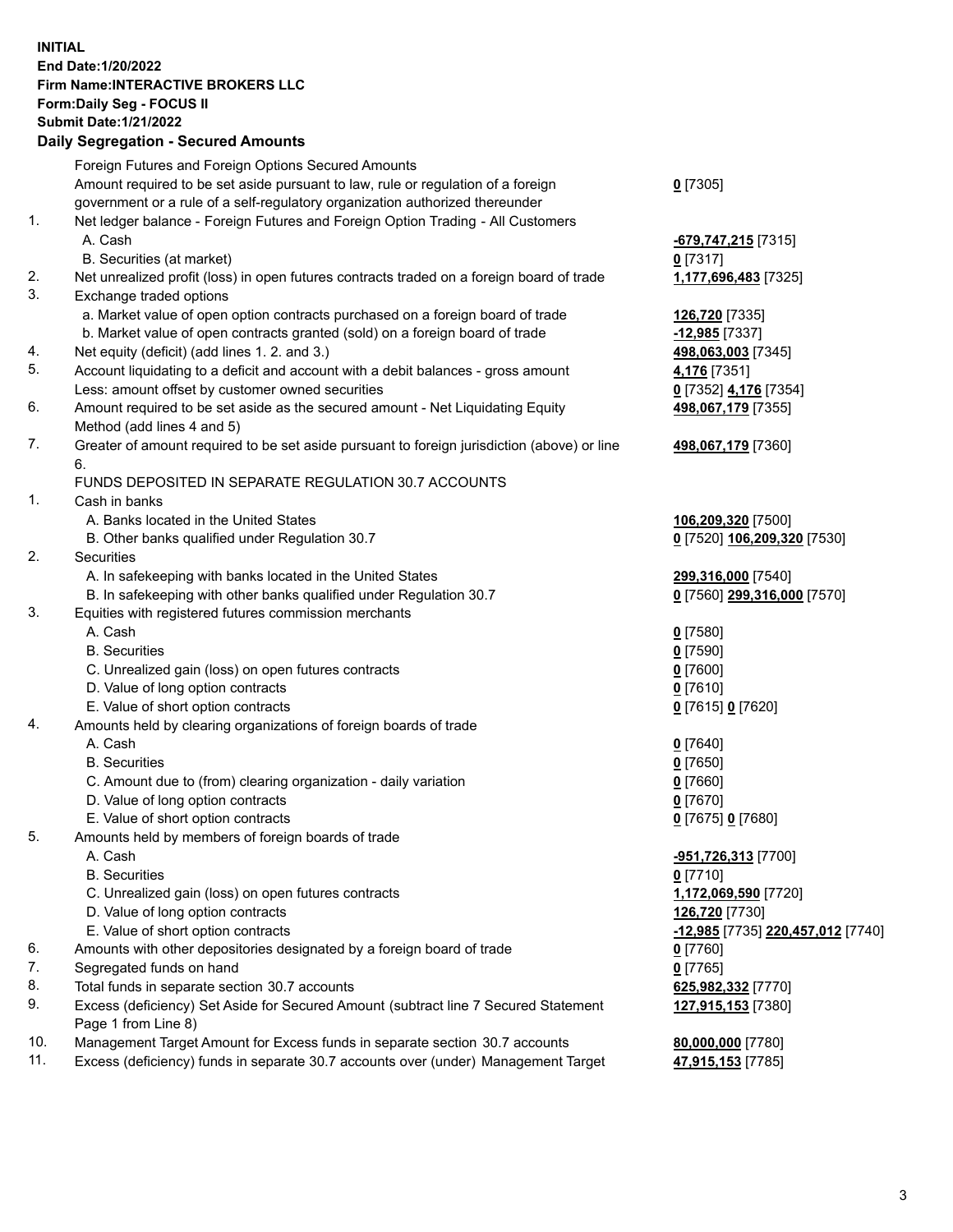**INITIAL End Date:1/20/2022 Firm Name:INTERACTIVE BROKERS LLC Form:Daily Seg - FOCUS II Submit Date:1/21/2022 Daily Segregation - Segregation Statement** SEGREGATION REQUIREMENTS(Section 4d(2) of the CEAct) 1. Net ledger balance A. Cash **7,748,678,735** [7010] B. Securities (at market) **0** [7020] 2. Net unrealized profit (loss) in open futures contracts traded on a contract market **271,400,988** [7030] 3. Exchange traded options A. Add market value of open option contracts purchased on a contract market **722,987,183** [7032] B. Deduct market value of open option contracts granted (sold) on a contract market **-693,758,032** [7033] 4. Net equity (deficit) (add lines 1, 2 and 3) **8,049,308,874** [7040] 5. Accounts liquidating to a deficit and accounts with debit balances - gross amount **1,044,835** [7045] Less: amount offset by customer securities **0** [7047] **1,044,835** [7050] 6. Amount required to be segregated (add lines 4 and 5) **8,050,353,709** [7060] FUNDS IN SEGREGATED ACCOUNTS 7. Deposited in segregated funds bank accounts A. Cash **941,984,495** [7070] B. Securities representing investments of customers' funds (at market) **4,954,304,055** [7080] C. Securities held for particular customers or option customers in lieu of cash (at market) **0** [7090] 8. Margins on deposit with derivatives clearing organizations of contract markets A. Cash **1,984,166,391** [7100] B. Securities representing investments of customers' funds (at market) **409,397,428** [7110] C. Securities held for particular customers or option customers in lieu of cash (at market) **0** [7120] 9. Net settlement from (to) derivatives clearing organizations of contract markets **-33,377,006** [7130] 10. Exchange traded options A. Value of open long option contracts **722,987,183** [7132] B. Value of open short option contracts **-693,758,032** [7133] 11. Net equities with other FCMs A. Net liquidating equity **0** [7140] B. Securities representing investments of customers' funds (at market) **0** [7160] C. Securities held for particular customers or option customers in lieu of cash (at market) **0** [7170] 12. Segregated funds on hand **0** [7150] 13. Total amount in segregation (add lines 7 through 12) **8,285,704,514** [7180] 14. Excess (deficiency) funds in segregation (subtract line 6 from line 13) **235,350,805** [7190] 15. Management Target Amount for Excess funds in segregation **155,000,000** [7194] 16. Excess (deficiency) funds in segregation over (under) Management Target Amount **80,350,805** [7198]

Excess